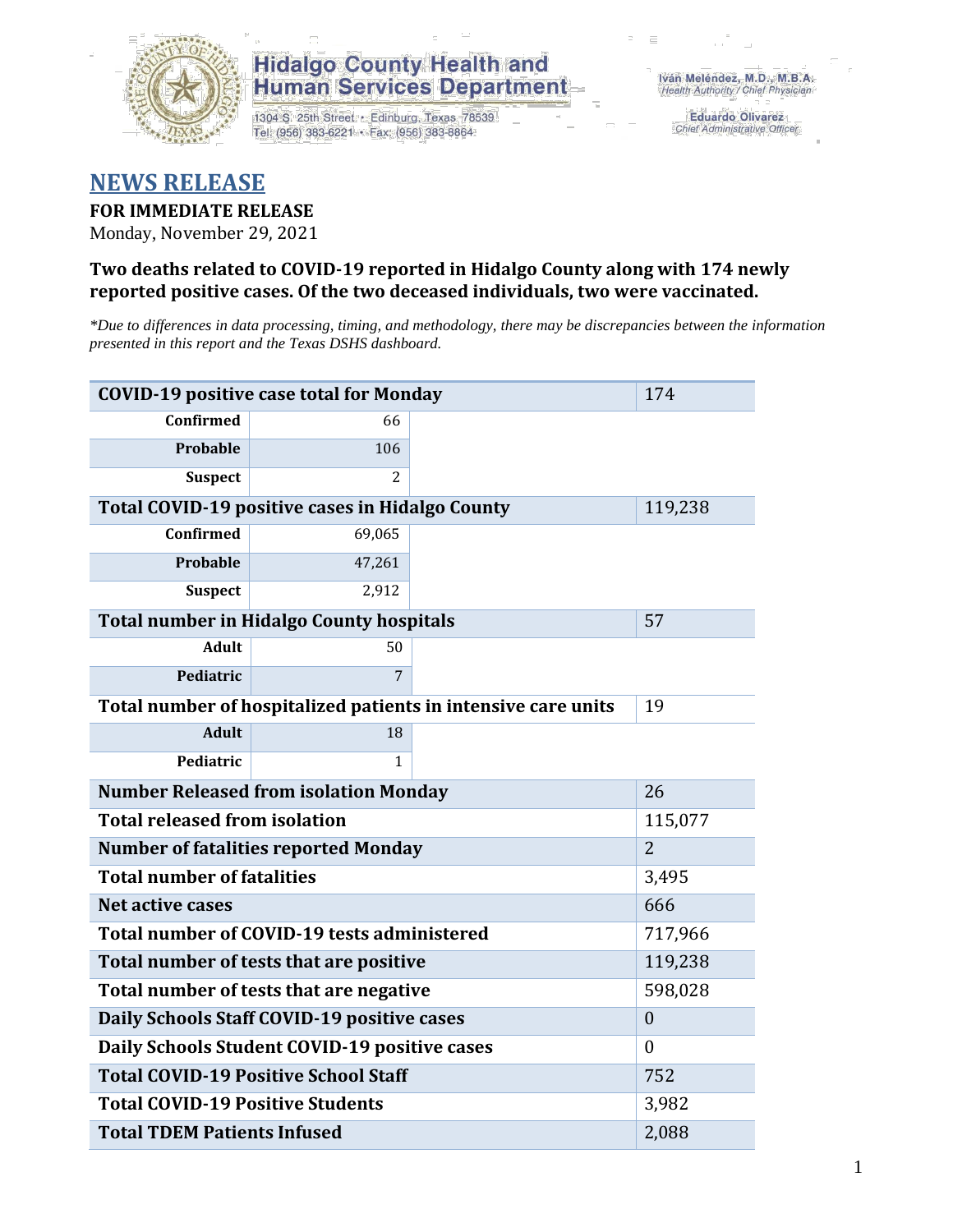

### **Hidalgo County Health and Human Services Department**

1304 S. 25th Street · Edinburg, Texas 78539 Tel: (956) 383-6221 · Fax: (956) 383-8864

Iván Meléndez, M.D., M.B.A. Health Authority / Chief Physician

> **Eduardo Olivarez** Chief Administrative Officer

*Hidalgo County uses the case status definition provided by the Texas Department of State Health Service's 2020 Epi Case Criteria Guide revised November 2020.*

- *1. Confirmed: A person who has tested positive through a molecular or PCR (oral or nasal swabs) test that looks for the presence of the virus's genetic material.*
- *2. Probable: A person who meets presumptive laboratory evidence through detection of COVID-19 by antigen test in a respiratory specimen.*
- *3. Suspect: A person who meets supported laboratory evidence through detection of specific antibodies in serum, plasma, whole body, and no prior history of being confirmed or probable case.*

*For more information of case status definition for COVID-19, please refer to:*

<https://www.dshs.state.tx.us/IDCU/investigation/epi-case-criteria-guide/2020-Epi-Case-Criteria-Guide.pdf>

| <b>Age Range Gender</b> |      | City        |
|-------------------------|------|-------------|
| 70+                     | Male | Alamo       |
| 60s                     | Male | Undisclosed |

#### The deaths include: Case Breakdown by Age Group:

| <b>Age Range</b> | <b>Number of Cases</b> |
|------------------|------------------------|
| $0 - 11$         | 49                     |
| 12-19            | 22                     |
| 20s              | 27                     |
| 30 <sub>s</sub>  | 19                     |
| 40s              | 26                     |
| 50s              | 15                     |
| 60s              | 8                      |
| $70+$            | 8                      |
| Total:           | 174                    |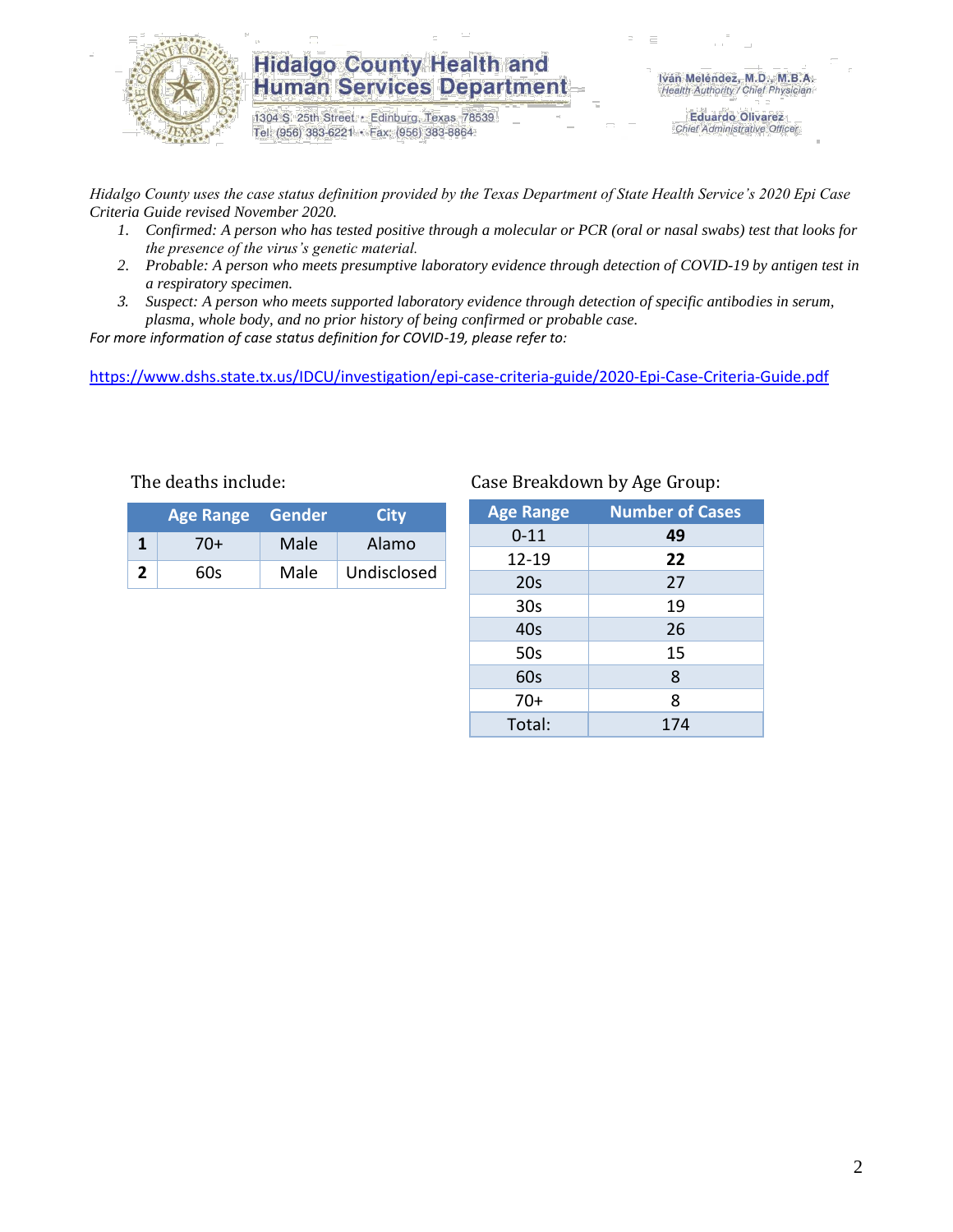

# **Hidalgo County Health and<br>Human Services Department**

1304 S. 25th Street • Edinburg, Texas 78539<br>Tel: (956) 383-6221 • Fax: (956) 383-8864

Eduardo Olivarez<br>Chief Administrative Officer

#### Monday, November 29, 2021 positive cases include:

|                         | <b>Age Range</b> | Gender    | <b>City</b> |     | <b>Age Range</b> | <b>Gender</b> | <b>City</b> |
|-------------------------|------------------|-----------|-------------|-----|------------------|---------------|-------------|
| 1                       | $0 - 19$         | M         | Alamo       | 88  | 60s              | F             | McAllen     |
| 2                       | 20s              | M         | Alamo       | 89  | $0 - 19$         | F             | Mercedes    |
| 3                       | 20s              | F         | Alamo       | 90  | $0 - 19$         | F             | Mercedes    |
| 4                       | 20s              | M         | Alamo       | 91  | 20s              | F             | Mercedes    |
| 5                       | 30 <sub>s</sub>  | M         | Alamo       | 92  | 30 <sub>s</sub>  | M             | Mercedes    |
| 6                       | 30 <sub>s</sub>  | M         | Alamo       | 93  | 30 <sub>s</sub>  | F             | Mercedes    |
| $\overline{\mathbf{z}}$ | 40s              | F         | Alamo       | 94  | 30 <sub>s</sub>  | F             | Mercedes    |
| 8                       | 40s              | F         | Alamo       | 95  | $70+$            | F             | Mercedes    |
| 9                       | 60s              | M         | Alamo       | 96  | $0 - 19$         | M             | Mission     |
| 10                      | 60s              | F         | Alamo       | 97  | $0 - 19$         | F             | Mission     |
| 11                      | $70+$            | M         | Alamo       | 98  | $0 - 19$         | M             | Mission     |
| 12                      | $0 - 19$         | F         | Alton       | 99  | $0 - 19$         | F             | Mission     |
| 13                      | 40s              | F         | Alton       | 100 | $0 - 19$         | F             | Mission     |
| 14                      | $0 - 19$         | Μ         | Donna       | 101 | 20s              | M             | Mission     |
| 15                      | $0 - 19$         | F         | Donna       | 102 | 20s              | F             | Mission     |
| 16                      | $0 - 19$         | F         | Donna       | 103 | 20s              | F             | Mission     |
| 17                      | $0 - 19$         | ${\sf M}$ | Donna       | 104 | 20s              | F             | Mission     |
| 18                      | 20s              | M         | Donna       | 105 | 20s              | M             | Mission     |
| 19                      | 20s              | M         | Donna       | 106 | 30 <sub>s</sub>  | F             | Mission     |
| 20                      | 30 <sub>s</sub>  | F         | Donna       | 107 | 30 <sub>s</sub>  | F             | Mission     |
| 21                      | 30 <sub>s</sub>  | M         | Donna       | 108 | 40s              | M             | Mission     |
| 22                      | 40s              | F         | Donna       | 109 | 40s              | F             | Mission     |
| 23                      | 40s              | F         | Donna       | 110 | 40s              | F             | Mission     |
| 24                      | 60s              | F         | Donna       | 111 | 40s              | F             | Mission     |
| 25                      | 60s              | F         | Donna       | 112 | 40s              | M             | Mission     |
| 26                      | 60s              | M         | Donna       | 113 | 40s              | F             | Mission     |
| 27                      | $70+$            | M         | Donna       | 114 | 50s              | F.            | Mission     |
| 28                      | $0 - 19$         | M         | Edinburg    | 115 | 50s              | м             | Mission     |
| 29                      | $0 - 19$         | M         | Edinburg    | 116 | $0 - 19$         | F             | Pharr       |
| 30                      | $0 - 19$         | F         | Edinburg    | 117 | $0 - 19$         | M             | Pharr       |
| 31                      | $0 - 19$         | M         | Edinburg    | 118 | $0 - 19$         | M             | Pharr       |
| 32                      | $0 - 19$         | F         | Edinburg    | 119 | $0 - 19$         | F             | Pharr       |
| 33                      | $0 - 19$         | F         | Edinburg    | 120 | $0 - 19$         | F             | Pharr       |
| 34                      | $0 - 19$         | M         | Edinburg    | 121 | $0 - 19$         | M             | Pharr       |
| 35                      | $0 - 19$         | M         | Edinburg    | 122 | $0 - 19$         | M             | Pharr       |
| 36                      | $0 - 19$         | F         | Edinburg    | 123 | $0 - 19$         | F             | Pharr       |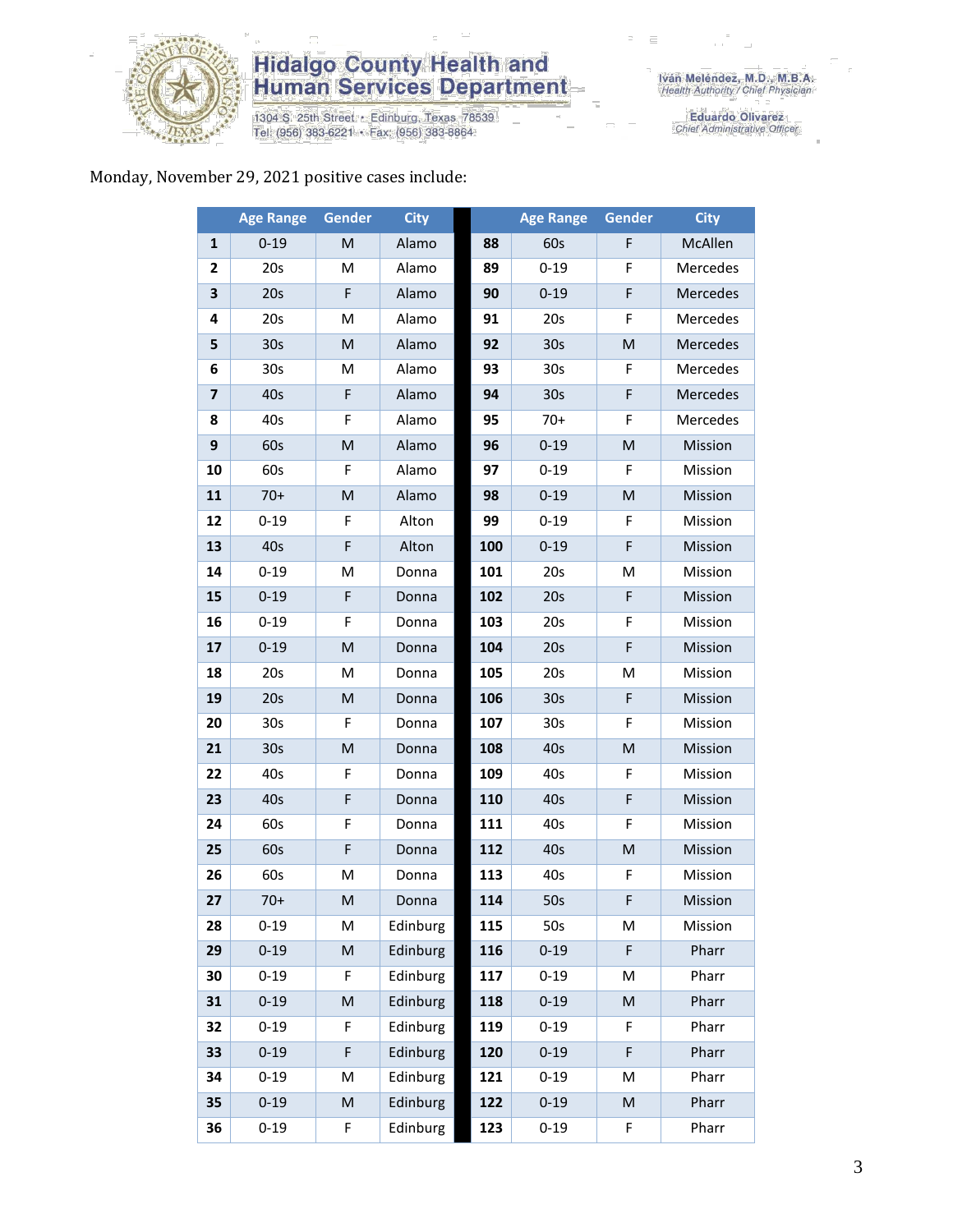

# **Hidalgo County Health and<br>Human Services Department**

1304 S. 25th Street • Edinburg, Texas 78539<br>Tel: (956) 383-6221 • Fax: (956) 383-8864

Eduardo Olivarez<br>Chief Administrative Officer

| 37 | $0 - 19$        | M | Edinburg | 124 | 20s             | F                                                                                                          | Pharr       |
|----|-----------------|---|----------|-----|-----------------|------------------------------------------------------------------------------------------------------------|-------------|
| 38 | $0 - 19$        | F | Edinburg | 125 | 20s             | F                                                                                                          | Pharr       |
| 39 | $0 - 19$        | M | Edinburg | 126 | 20s             | M                                                                                                          | Pharr       |
| 40 | $0 - 19$        | M | Edinburg | 127 | 20s             | M                                                                                                          | Pharr       |
| 41 | $0 - 19$        | M | Edinburg | 128 | 40s             | ${\sf M}$                                                                                                  | Pharr       |
| 42 | $0 - 19$        | F | Edinburg | 129 | 50s             | F                                                                                                          | Pharr       |
| 43 | $0 - 19$        | M | Edinburg | 130 | 50s             | F                                                                                                          | Pharr       |
| 44 | $0 - 19$        | F | Edinburg | 131 | $70+$           | F                                                                                                          | Pharr       |
| 45 | $0 - 19$        | M | Edinburg | 132 | $70+$           | $\mathsf{M}% _{T}=\mathsf{M}_{T}\!\left( a,b\right) ,\ \mathsf{M}_{T}=\mathsf{M}_{T}\!\left( a,b\right) ,$ | Pharr       |
| 46 | $0 - 19$        | M | Edinburg | 133 | $0 - 19$        | M                                                                                                          | San Juan    |
| 47 | $0 - 19$        | F | Edinburg | 134 | $0 - 19$        | ${\sf M}$                                                                                                  | San Juan    |
| 48 | $0 - 19$        | F | Edinburg | 135 | $0 - 19$        | F                                                                                                          | San Juan    |
| 49 | $0 - 19$        | M | Edinburg | 136 | $0 - 19$        | ${\sf M}$                                                                                                  | San Juan    |
| 50 | 20s             | M | Edinburg | 137 | 20s             | F                                                                                                          | San Juan    |
| 51 | 20s             | M | Edinburg | 138 | 30 <sub>s</sub> | F                                                                                                          | San Juan    |
| 52 | 20s             | F | Edinburg | 139 | 50s             | M                                                                                                          | San Juan    |
| 53 | 20s             | M | Edinburg | 140 | 50s             | F                                                                                                          | San Juan    |
| 54 | 20s             | F | Edinburg | 141 | $70+$           | F                                                                                                          | San Juan    |
| 55 | 30 <sub>s</sub> | F | Edinburg | 142 | $0 - 19$        | F                                                                                                          | Undisclosed |
| 56 | 30 <sub>s</sub> | M | Edinburg | 143 | $0 - 19$        | F                                                                                                          | Undisclosed |
| 57 | 30 <sub>s</sub> | M | Edinburg | 144 | $0 - 19$        | ${\sf M}$                                                                                                  | Undisclosed |
| 58 | 30s             | F | Edinburg | 145 | $0 - 19$        | F                                                                                                          | Undisclosed |
| 59 | 30 <sub>s</sub> | F | Edinburg | 146 | $0 - 19$        | F                                                                                                          | Undisclosed |
| 60 | 30 <sub>s</sub> | M | Edinburg | 147 | 30 <sub>s</sub> | M                                                                                                          | Undisclosed |
| 61 | 40s             | M | Edinburg | 148 | 30 <sub>s</sub> | F                                                                                                          | Undisclosed |
| 62 | 40s             | F | Edinburg | 149 | 40s             | F                                                                                                          | Undisclosed |
| 63 | 40s             | F | Edinburg | 150 | $70+$           | ${\sf M}$                                                                                                  | Undisclosed |
| 64 | 40s             | F | Edinburg | 151 | $0 - 19$        | M                                                                                                          | Weslaco     |
| 65 | 40s             | F | Edinburg | 152 | $0 - 19$        | ${\sf M}$                                                                                                  | Weslaco     |
| 66 | 40s             | M | Edinburg | 153 | $0 - 19$        | F                                                                                                          | Weslaco     |
| 67 | 40s             | M | Edinburg | 154 | $0 - 19$        | F                                                                                                          | Weslaco     |
| 68 | 40s             | F | Edinburg | 155 | $0 - 19$        | F                                                                                                          | Weslaco     |
| 69 | 40s             | F | Edinburg | 156 | $0 - 19$        | $\mathsf{M}% _{T}=\mathsf{M}_{T}\!\left( a,b\right) ,\ \mathsf{M}_{T}=\mathsf{M}_{T}\!\left( a,b\right) ,$ | Weslaco     |
| 70 | 40s             | M | Edinburg | 157 | $0 - 19$        | M                                                                                                          | Weslaco     |
| 71 | 50s             | F | Edinburg | 158 | $0 - 19$        | M                                                                                                          | Weslaco     |
| 72 | 50s             | M | Edinburg | 159 | $0 - 19$        | F                                                                                                          | Weslaco     |
| 73 | 50s             | F | Edinburg | 160 | $0 - 19$        | F                                                                                                          | Weslaco     |
| 74 | $70+$           | F | Edinburg | 161 | $0 - 19$        | F                                                                                                          | Weslaco     |
| 75 | 20s             | M | Hidalgo  | 162 | $0 - 19$        | F                                                                                                          | Weslaco     |